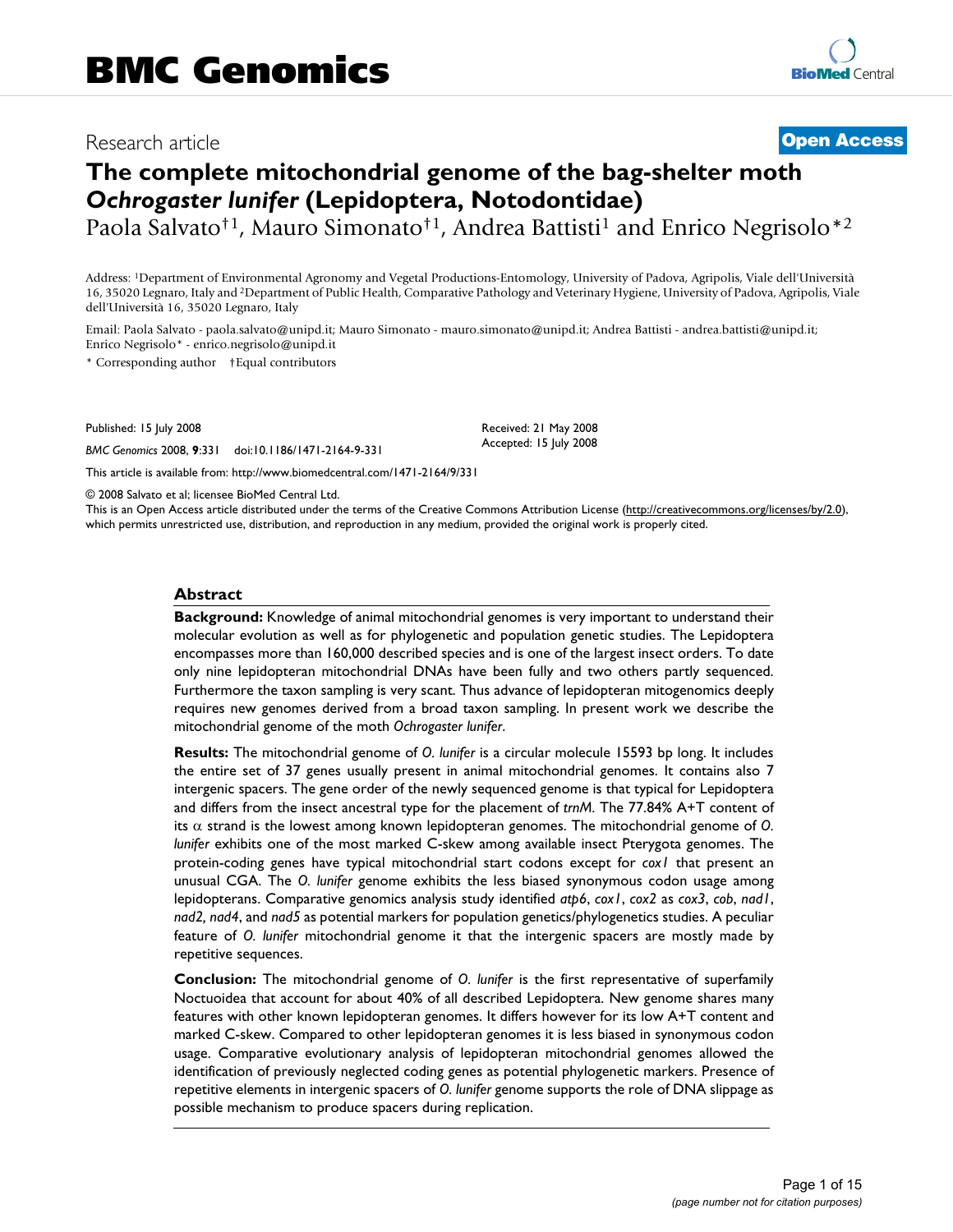## **Background**

Animal mitochondrial genomes (mtDNAs) are usually circular molecules spanning 16–20 kbp that contain 13 protein-coding genes (PCGs), 2 ribosomal RNA and 22 transfer (tRNA) genes [1]. Non-coding control elements, that regulate the transcription and replication of the genome, are also present in mtDNAs [1,2]. Mitochondrial genomes are very important subject for different scientific disciplines including animal health, comparative and evolutionary genomics, molecular evolution, phylogenetics and population genetics. However, current knowledge on mtDNAs is very uneven as well exemplified by sequences available in GenBank that were obtained mostly from vertebrate taxa. Insects constitute the most species-rich class among animals with almost a million of taxa described to date [3]. Within the insects, the Lepidoptera (butterflies plus moths) order accounts for more than 160,000 species [4]. Despite this huge taxonomic diversity the existing information on lepidopteran mtDNA is very limited. Complete sequences have been determined for the two butterflies *Coreana raphaelis* and *Artogeia melete*, and for the seven moths *Adoxophyes honmai, Antheraea pernyi, Bombyx mori, Bombyx mandarina* and *Manduca sexta, Phthonandria atrilineata* and *Saturnia boisduvalii* [5[-9\]](#page-13-0) while near complete sequences exist for *Ostrinia furnacalis* and *Ostrinia nubilalis* [10] (Table 1). Current genomic knowledge of Lepidoptera is very scanty and the covered taxonsampling is extremely poor and limited to six superfamiles among the 45–48 known, and to 9 families of the recognized 120 [4]. A better understanding of the lepidopteran mtDNA requires an expansion of taxon and genome samplings. We were able to fully sequence the mitochondrial genome of the bag-shelter moth *Ochrogaster lunifer*. The newly determined mtDNA is the first complete sequence for the Superfamily Noctuoidea, a very large assemblage that accounts for about 40% of all described Lepidoptera. [4]. In the present paper the *Ochrogaster* genome is described and compared with mtDNAs of other lepidopterans as well as pterygote Insecta.

## **Results and discussion**

#### *Genome organization, structure and composition*

The mtDNA genome of *O. lunifer* is a circular molecule 15593 bp long. It includes the entire set of 37 genes usually present in animal mtDNAs [1], i.e., 13 PCGs, 22 tRNA genes, and 2 ribosomal genes (Figure 1). The mtDNA genome of *O. lunifer* contains also 7 intergenic spacers (s1–s7), spanning at least 15 bp, described in a paragraph below. Genes on the same strand are overlapped (e.g. *trnM* vs. *trnI*; *atp8* vs. *atp6*), contiguous, separated by few nucleotides or by intergenic spacers (e.g. *nad3* vs. *trnA*; *trnC* vs. *trnY*). Genes on opposite strands exhibit a similar behavior (Figure 1).

The *O. lunifer* mtDNA has the typical lepidopteran gene order [[8](#page-13-1),[9](#page-13-0)] that differs from the ancestral gene order of insects [1] for the placement of *trnM*. In the ancestral type (e.g. *Drosophila yakuba* mtDNA) the order in the α strand is: A+T region, *trnI*, *trnQ*, *trnM*, *nad2*. In all lepidopteran mtDNAs, sequenced to date, the order is: A+T region, *trnM*, *trnI*, *trnQ*, *nad2* which implies the translocation of *trnM* [5-11]. This placement of *trnM* is a molecular feature exclusive to lepidopteran mtDNAs. Further genome sequencing is necessary to establish if this feature is a mitochondrial signature of the whole order Lepidoptera.

The composition of the α strand of *O. lunifer* mtDNA is A  $= 6252$  (40.09%), T = 5886 (37.75%), G = 1179 (7.56%) and C =  $2276$  (14.60%).

The A+T% and G+C% values for the  $\alpha$  strand as well as the A- and G-skews [12] were calculated for all available complete mtDNA genomes of Pterygota and are presented in the scatter plots of Figure 2.

The average A+T% value for the analyzed mtDNAs set is 76. 63  $\pm$  4.84. The highest A+T% values are shared by the mtDNAs of three bees (*Apis mellifera*, *Bombus ignitus* and *Melipona bicolor*) and two bugs (*Aleurodicus dugesii* and *Schizaphis graminum*). All lepidopteran mtDNAs but *O. lunifer* exhibit high A+T% values. The A+T content of *O. lunifer* mtDNA is 77.84% that represents the lowest value for lepidopteran complete mtDNAs [5[-8,](#page-13-1)10]. The lowest A+T contents are found in the termite mtDNAs (*Reticulitermes* spp.). Extreme A+T values are also shared by species having highly re-arranged gene order [13]. However the possession of a re-arranged genome is not sufficient *per se* to have an A+T content drastically departing from the average (e.g. *Aleurochiton aceris* and *Bemisia tabaci*). The A+T values appear to be linked to taxonomic relatedness at low rank (i.e. genus, family) (e.g. species of *Drosophila*, species of *Bactrocera*, members of family *Apidae*). The relation is not true at higher ranks (i.e. superfamily; order) where patterns become inconsistent and the A+T content can be very different among species as exemplified by Hemiptera (*A. dugesii* vs.*Triatoma dimidiata)*.

The average A-skew is  $0.04214 \pm 0.11350$  and most of pterygote mtDNAs are slightly to moderately A-skewed with values ranging from 0.00287 (*B. ignitus*) to 0.18247 (*Locusta migratoria*). The lepidopteran A-skews vary from - 0.04748 (*C. raphaelis*) to 0.05872 (*B. mori*) with the *O. lunifer* mtDNA exhibiting a slight A-skew (0.03015). The *Reticulitermes* mtDNA genomes, having the lowest A+T% content, exhibit a very pronounced A-skew. Most marked T-skews are observed in the mtDNA genomes of *Campanulotes bidentatus* and *Trialeuroides vaporarium* that have low A+T% content and gene-orders different than insect ancestral gene order [1,14,15]. Gene order re-arrangement is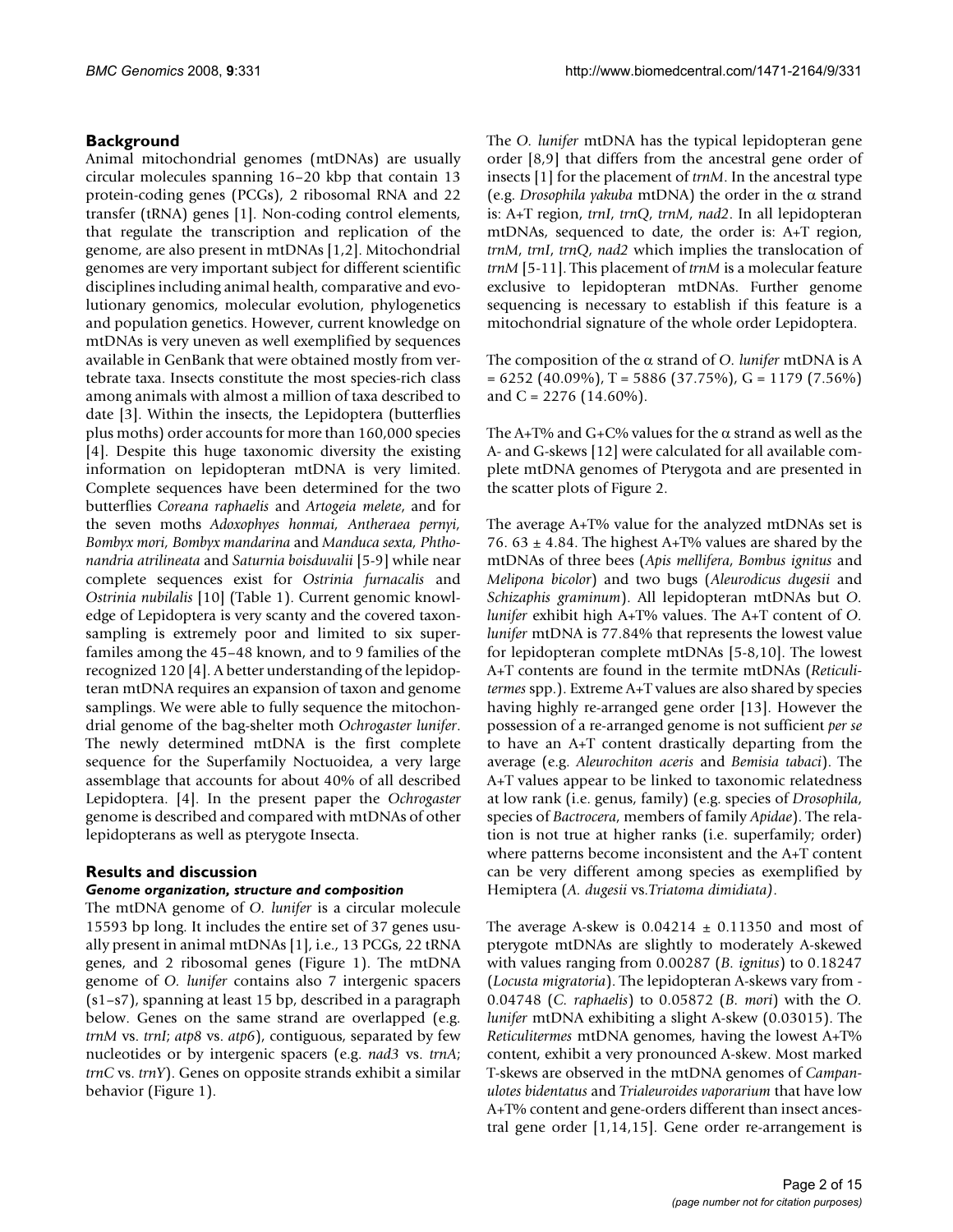#### **Table 1: List of taxa analyzed in present paper**

| Order                        | <b>Family</b>                | <b>Species</b>                                     | Acc. number            | Reference                        |  |
|------------------------------|------------------------------|----------------------------------------------------|------------------------|----------------------------------|--|
| Orthoptera                   | Acrididae                    | Locusta migratoria                                 | NC 001712              | [42]                             |  |
|                              | Acrididae                    | Oxya chinensis                                     | <u>NC 010219</u>       | Hang and Zhang, unpublished      |  |
|                              | Tettigonidae                 | Anabrus simplex                                    | NC 009967              | $[43]$                           |  |
|                              | Tettigonidae                 | Ruspolia dubia                                     | NC 009876              | $[44]$                           |  |
|                              | Gryllotalpidae               | Gryllotalpa orientalis                             | <b>NC 006678</b>       | [45]                             |  |
| <b>Isoptera</b>              | Rhinotermitidae              | Reticulitermes flavipes                            | NC 009498              | [13]                             |  |
|                              | Rhinotermitidae              | Reticulitermes hageni                              | NC 009501              | [13]                             |  |
|                              | Rhinotermitidae              | Reticulitermes virginicus                          | NC 009500              | [13]                             |  |
|                              | Rhinotermitidae              | Reticulitermes santonensis                         | NC 009499              | $[13]$                           |  |
| Manthophasmatodea            | Mantophasmatidae<br>Mantidae | Sclerophasma paresisense                           | NC 007701              | [46]                             |  |
| Mantodea<br><b>Blattaria</b> | <b>Blattidae</b>             | Tamolanica tamolana                                | NC 007702              | [46]                             |  |
|                              |                              | Periplaneta fuliginosa                             | NC 006076              | [47]                             |  |
| <b>Plecoptera</b>            | Pteronarcyidae               | Pteronarcys princeps                               | NC 006133<br>NC 002651 | [48]<br>[16]                     |  |
| <b>Phthiraptera</b>          | Boopidae<br>Philopteridae    | Heterodoxus macropus<br>Bothriometopus macrocnemis | NC 009983              |                                  |  |
|                              | Philopteridae                | Campanulotes bidentatus                            | NC 007884              | $[49]$<br>[15]                   |  |
| Hemiptera                    | Aleyrodidae                  | Aleurochiton aceris                                | <u>NC 006160</u>       | $[14]$                           |  |
|                              | Aleyrodidae                  | Aleurodicus dugesii                                | NC 005939              | [14]                             |  |
|                              | Aleyrodidae                  | Bemisia tabaci                                     | NC 006279              | [14]                             |  |
|                              | Aleyrodidae                  | Neomaskellia andropogonis                          | NC 006159              | [14]                             |  |
|                              | Aleyrodidae                  | Tetraleurodes acaciae                              | NC 006292              | [14]                             |  |
|                              | Aleyrodidae                  | Trialeurodes vaporariorum                          | NC 006280              | $[14]$                           |  |
|                              | Aphididae                    | Schizaphis graminum                                | NC 006158              | $[14]$                           |  |
|                              | Cicadellidae                 | Homalodisca coagulata                              | NC 006899              | Baumann and Baumann, unpublished |  |
|                              | Psyllidae                    | Pachypsylla venusta                                | <b>NC 006157</b>       | $[14]$                           |  |
|                              | Aphrophoridae                | Philaenus spumarius                                | NC 005944              | [50]                             |  |
|                              | Reduviidae                   | Triatoma dimidiata                                 | NC 002609              | [5]                              |  |
| <b>Psocoptera</b>            | Lepidopsocidae               | Lepidopsocid sp. RS-2001                           | NC 004816              | $[52]$                           |  |
| Thysanoptera                 | Thripidae                    | Thrips imaginis                                    | <u>NC 004371</u>       | $[53]$                           |  |
| Coleoptera                   | Cerambycidae                 | Anoplophora glabripennis                           | NC 008221              | An et al., unpublished           |  |
|                              | Chrysomelidae                | Crioceris duodecimpunctata                         | NC 003372              | $[54]$                           |  |
|                              | Elateridae                   | Pyrophorus divergens                               | NC 009964              | $[55]$                           |  |
|                              | Lampyridae                   | Pyrocoelia rufa                                    | NC 003970              | [56]                             |  |
|                              | Tenebrionidae                | Tribolium castaneum                                | NC 003081              | [57]                             |  |
| Lepidoptera                  |                              |                                                    |                        |                                  |  |
| Tortricoidea                 | Tortricidae                  | Adoxophyes honmai                                  | NC 008141              | $^{[7]}$                         |  |
| Bombycoidea                  | Saturniidae                  | Antheraea pernyi                                   | NC 004622              | Liu et al., unpublished          |  |
| Bombycoidea                  | Bombycidae                   | Bombyx mandarina                                   | <u>NC 003395</u>       | $[5]$                            |  |
| Bombycoidea                  | Bombycidae                   | Bombyx mori                                        | NC 002355              | Lee et al., unpublished          |  |
| Bombycoidea                  | Saturniidae                  | Saturnia boisduvalii                               | <u>NC 010613</u>       | [9]                              |  |
| Geometroidea                 | Geometridae                  | Phthonandria atrilineata                           | <b>NC 010522</b>       | Yang et al., unpublished         |  |
| Papilionoidea                | Pieridae                     | Artogeia melete                                    | NC_010568              | Hong et al., unpublished         |  |
| Papilionoidea                | Lycaenidae                   | Coreana raphaelis                                  | NC 007976              | [6]                              |  |
| Sphingoidea                  | Sphingidae                   | Manduca sexta                                      | EU286785               | $^{[8]}$                         |  |
| Noctuoidea                   | Notodontidae                 | Ochrogaster lunifer                                | <u>AM946601</u>        | This paper                       |  |
| Pyraloidea                   | Crambidae                    | Ostrinia furnacalis                                | NC 003368              | [10]                             |  |
| Pyraloidea                   | Crambidae                    | Ostrinia nubilalis                                 | NC 003367              | [10]                             |  |
| <b>Diptera</b>               | Ceratopogonidae              | Culicoides arakawae                                | NC 009809              | Matsumoto, unpublished           |  |
|                              | Culicidae                    | Aedes albopictus                                   | NC 006817              | Ho et al., unpublished           |  |
|                              | Culicidae                    | Aedes aegypti                                      | NC 010241              | Lobo et al., unpublished         |  |
|                              | Culicidae                    | Anopheles gambiae                                  | NC_002084              | $[58]$                           |  |
|                              | Culicidae                    | Anopheles quadrimaculatus A                        | NC 000875              | $[59]$                           |  |
|                              | Calliphoridae                | Cochliomyia hominivorax                            | <u>NC 002660</u>       | [60]                             |  |
|                              | Calliphoridae                | Lucilia sericata                                   | NC 009733              | Cibrario et al., unpublished     |  |
|                              | Calliphoridae                | Chrysomya putoria                                  | NC 002697              | [6]                              |  |
|                              | Drosophilidae                | Drosophila melanogaster                            | NC 001709              | $[62]$                           |  |
|                              | Drosophilidae                | Drosophila mauritiana                              | <b>NC 005779</b>       | $[63]$                           |  |
|                              | Drosophilidae                | Drosophila sechellia                               | NC 005780              | $[63]$                           |  |
|                              | Drosophilidae                | Drosophila simulans                                | NC 005781              | $[63]$                           |  |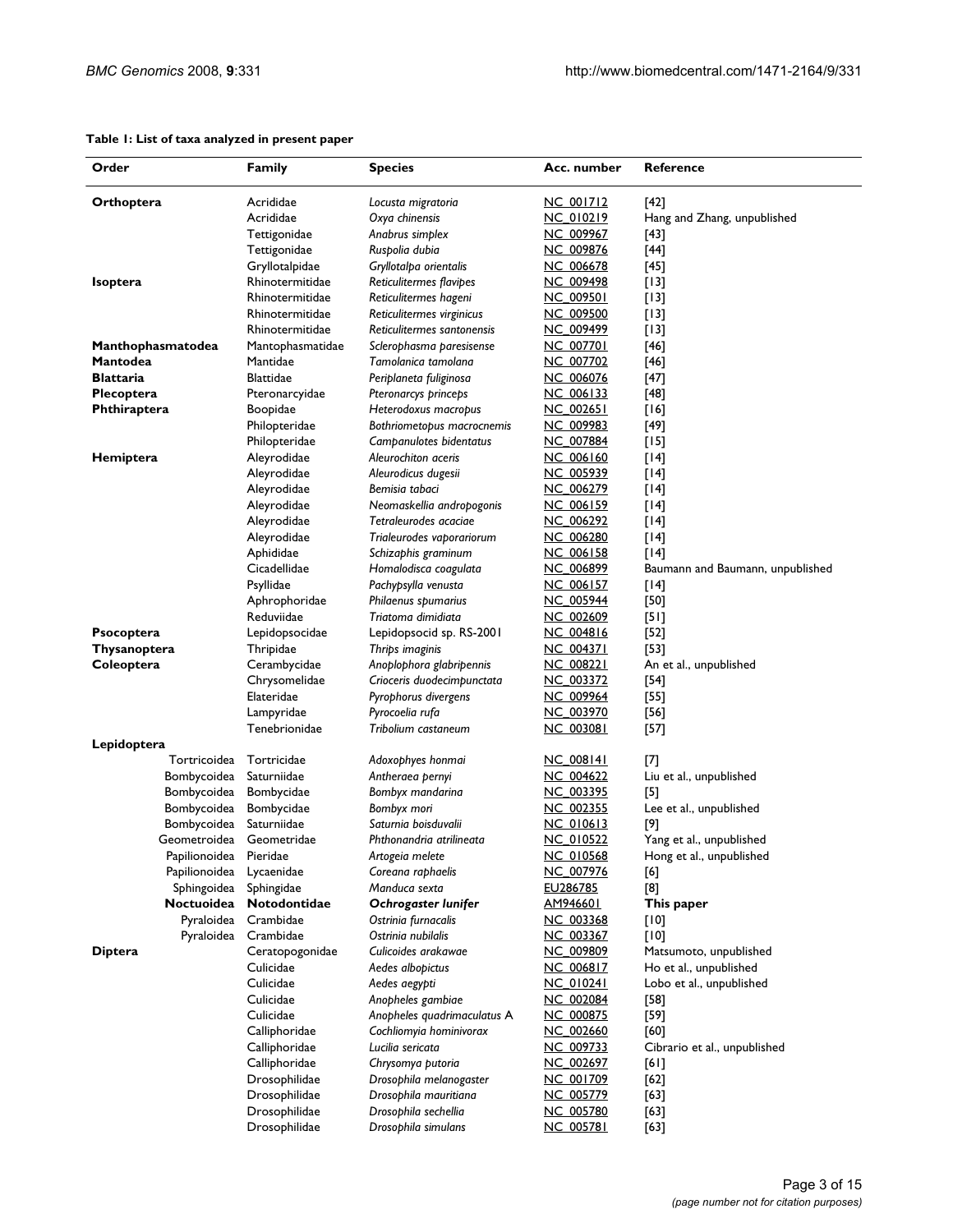|             | Drosophilidae | Drosophila yakuba         | <b>NC 001322</b> | [64]                                                                       |  |
|-------------|---------------|---------------------------|------------------|----------------------------------------------------------------------------|--|
|             | Oestridae     | Dermatobia hominis        | NC 006378        | Azeredo-Espin et al., unpublished<br>Lessinger et al., unpublished<br>[65] |  |
|             | Muscidae      | Haematobia irritans       | <b>NC 007102</b> |                                                                            |  |
|             | Nemestrinidae | Trichophthalma punctata   | <b>NC 008755</b> |                                                                            |  |
|             | Syrphidae     | Simosyrphus grandicornis  | <b>NC 008754</b> | [65]                                                                       |  |
|             | Tabanidae     | Cydistomyia duplonotata   | <b>NC 008756</b> | [65]                                                                       |  |
|             | Tephritidae   | Ceratitis capitata        | <b>NC 000857</b> | [66]                                                                       |  |
|             | Tephritidae   | Bactrocera carambolae     | NC 009772        | Ye et al., unpublished                                                     |  |
|             | Tephritidae   | Bactrocera dorsalis       | <b>NC 008748</b> | Yu et al., unpublished                                                     |  |
|             | Tephritidae   | Bactrocera oleae          | NC 005333        | [67]                                                                       |  |
|             | Tephritidae   | Bactrocera papayae        | NC 009770        | Ye et al., unpublished                                                     |  |
|             | Tephritidae   | Bactrocera philippinensis | <b>NC 009771</b> | Ye et al., unpublished                                                     |  |
| Hymenoptera | Apidae        | Apis mellifera ligustica  | <b>NC 001566</b> | [68]                                                                       |  |
|             | Apidae        | Bombus ignitus            | DQ870926         | [69]                                                                       |  |
|             | Apidae        | Melipona bicolor          | <b>NC 004529</b> | Silvestre and Arias, unpublished                                           |  |
|             | Vanhornidae   | Vanhornia eucnemidarum    | NC 008323        | [70]                                                                       |  |

**Table 1: List of taxa analyzed in present paper** *(Continued)*

not necessarily linked to strong A/T-skew as proved by the highly rearranged, but low skew, genome of *Heterodoxus macropus* [\[16](#page-13-2)].

The average G+C% content is  $23.37 \pm 4.84$ . The G+C% pattern among various species is obviously opposite to the A+T% thus it does not require further comments. More composite is the G/C-skew distribution. The average G-skew is -0.16006 ± 0.138235. Most of pterygota mtD-NAs are C-skewed with G-skew values ranging from - 0.32827 (*Vanhornia eucnemidarum*) to -0.01250 (*Heterodoxus macropus*). The main exception is represented by the mtDNA of bugs, while the highest G-skewed genome is that of *C. bidentatus*. Most of lepidopteran mtDNAs share very similar G-skew values that are included within the bulk of mtDNAs. The notable exception is represented by the newly determined mtDNA of *O. lunifer* that exhibits the second most pronounced C-skew (G-skew = - 0.31751) among analyzed genomes.

G-skew can be markedly different even in species belonging to the same genus and having a very similar G+C content as well exemplified by *Reticulitermes santonensis* and *Reticulitermes virginicus* mtDNAs. The same reasoning applies at high taxonomic rank to the Hemiptera. The mtDNA of *C. bidentatus* exhibits very high A-skew and Gskew. However, this feature is not a general rule and extreme A-skew and G-skew are not necessarily reciprocally linked, as proved by species of genus *Reticulitermes* that exhibit very strong A-skews but not G-skews.

The list of currently available mtDNAs reveals that there is a strong bias in term of taxon sampling both at low and high taxonomic ranks within Pterygota. A direct consequence is that present knowledge of base composition and A/G skews reflects such biases and addition of a single taxon can change our view on these features. This point is well exemplified by the *O. lunifer* mtDNA that exhibits a A+T percentage different than other lepidopteran mtD-

NAs that share high A+T contents [\[8](#page-13-1),[9](#page-13-0)]. Thus a broad and more balanced taxon sampling appears to be a mandatory goal to investigate and identify general patterns for the parameters considered above.

## *Protein-coding genes*

The mtDNA of *O. lunifer* contains the full set of PCGs usually present in animal mtDNA. PCGs are arranged along the genome according to the standard order of Insects [1] (Figure 1). The putative start codons of PCGs are those previously known for animal mtDNA i.e. ATN, GTG, TTG, GTT [17] with the only exception represented by the CGA start codon of *cox1* gene. This non-canonical putative start codon is found also in the butterfly *A. melete* and in the moths *A. honmai, B. mori, B. mandarina*, *M. sexta* and *P. atrilineata* [5-[8](#page-13-1)]. In the butterfly *C. raphaelis* the tetranucleotide TTAG is the putative start codon [\[6\]](#page-13-4) and the six nucleotide TATTAG has been suggested as putative start codon for the moths *O. nubilalis* and *O. furnicalis* [10]. An unusual start codon for *cox1* gene is known in various arthropod mtDNA [e.g. [18]].

The *cox1*, *cox2*, *nad5*, and *nad4* genes of *O. lunifer* mtDNA have incomplete stop codons. The presence of incomplete stop codons is a feature shared with all lepidopteran mtD-NAs sequenced to date [5-10] and more in general with many arthropod mtDNAs [1].

The *atp8* and a *atp6* of *O. lunifer* are the only PCGs having a seven nucleotides overlap (Figure 1). This feature is common to all lepidopteran mtDNA genomes known [5- 10] and is found in many animal mtDNAs [1].

The abundance of codon families and Relative Synonymous Codon Usage (RSCU) [19] in PCGs were investigated for all available lepidopteran mtDNAs and the results are summarized in Figures 3 and 4. All first codons as well as stop codons, complete and incomplete, were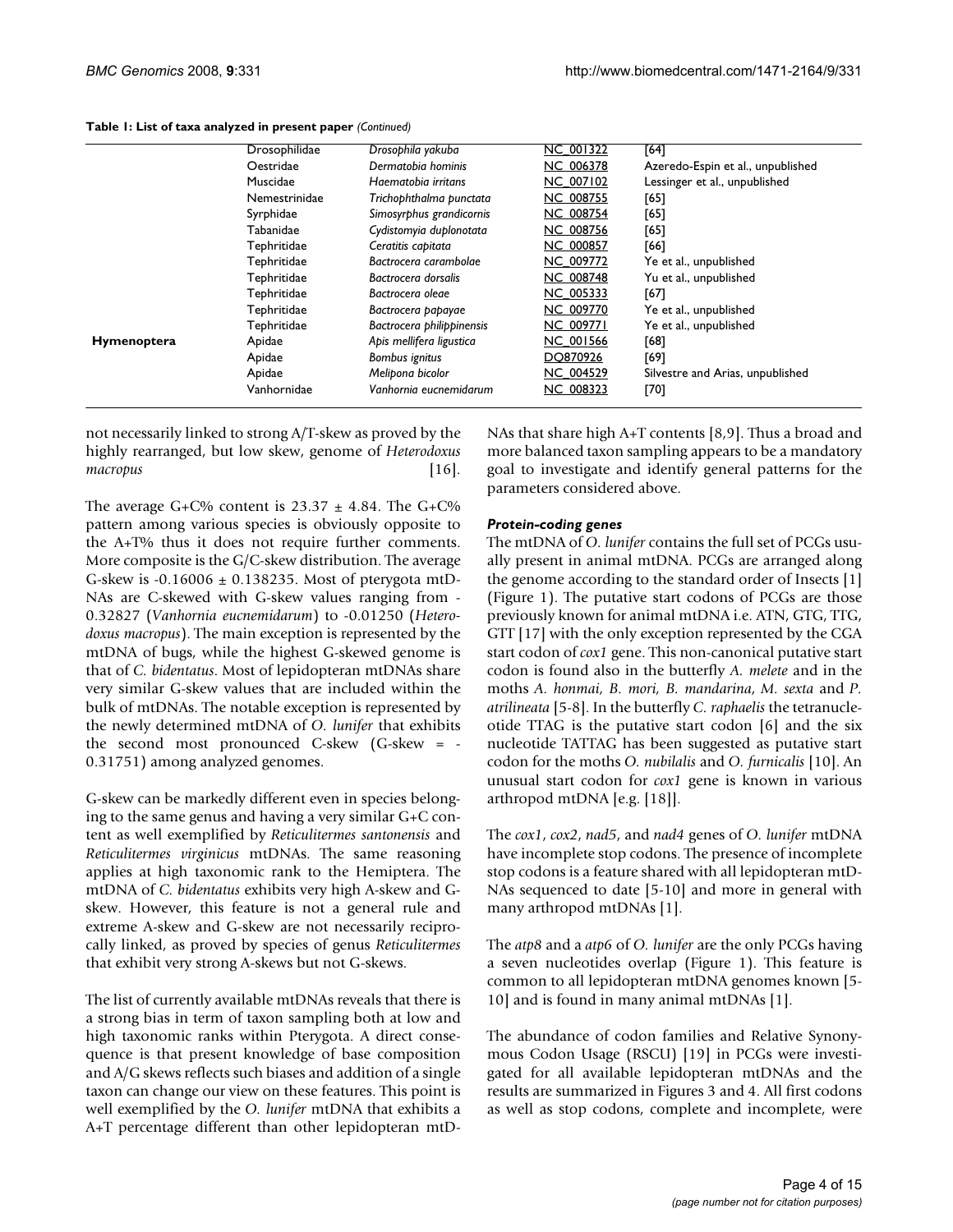

|                  | start       | end   | size inc        |                | fcd                      | scd                      |
|------------------|-------------|-------|-----------------|----------------|--------------------------|--------------------------|
| trn <b>M</b>     | 1           | 71    | 71              | -3             |                          | —                        |
| trnl             | 69          | 129   | 64              | $\overline{0}$ |                          |                          |
| trnQ             | 130         | 198   | 69              | 0              |                          | –                        |
| s1               | 199         | 270   | 72              | 0              | ═                        | $\equiv$                 |
| nad <sub>2</sub> | 271         | 1284  | 1014            | 1              | <b>ATT</b>               | <b>TAA</b>               |
| $trn$ <b>W</b>   | 1286        | 1354  | 69              | -8             |                          |                          |
| trnC             | 1247        | 1411  | 65              | 0              |                          |                          |
| s2               | 1412        | 1430  | 19              | 0              |                          |                          |
| trnY             | 1431        | 1495  | 65              | 9              |                          |                          |
| cox1             | 1505        | 3038  | 1534            | 0              |                          | <b>CGAT(aa)</b>          |
| trnL2            | 3039        | 3106  | 68              | 0              |                          |                          |
| cox2             | 3107        | 3791  | 685             | 0              | <b>ATG</b>               | T(aa)                    |
| trnK             | 3792        | 3862  | 71              | 9              |                          |                          |
| trn <b>D</b>     | 3872        | 3946  | 75              | 0              |                          |                          |
| atp8             | 3947        | 4108  | 162             | -7             | <b>ATT</b>               | <b>TAA</b>               |
| atp6             | 4102        | 4779  | 678             | 3              | <b>ATG</b>               | <b>TAA</b>               |
| сох3             | 4783        | 5574  | 792             | 2              | <b>ATA</b>               | <b>TAA</b>               |
| trnG             | 5577        | 5642  | 66              | 0              |                          | -                        |
| nad3             | 5643        | 5996  | 354             | 0              | <b>ATC</b>               | <b>TAA</b>               |
| s3               | 5997        | 6070  | 74              | 0              | $\equiv$                 | ═                        |
| trnA             | 6071        | 6141  | 71              | 7              | ═                        | -                        |
| trnR             | 6149        | 6214  | 66              | 12             | ═                        | $\overline{\phantom{0}}$ |
| trnN             | 6227        | 6293  | 67              | 1              | $\equiv$                 | —<br>—                   |
| tmS1             | 6295        | 6362  | 68              | 6              |                          |                          |
| trnE             | 6369        | 6442  | 74              | 0              | $\overline{\phantom{0}}$ | $\equiv$                 |
| s <sub>4</sub>   | 6443        | 6512  | 70              | 0              | $\equiv$                 |                          |
| trnF             | 6513        | 6583  | $\overline{7}1$ | 0              |                          |                          |
| nad5             | 6584        | 8330  | 1747            | 0              | <b>ATT</b>               | T(aa)                    |
| trnH             | 8331        | 8397  | 67              | ი              |                          | $\equiv$                 |
| nad4             | 8398        | 9757  | 1360            | $\overline{2}$ | <b>GTT</b>               | T(aa)                    |
| nad4L            | 9760        | 10062 | 303             | $\overline{2}$ | <b>GTT</b>               | <b>TAA</b>               |
| trnT             | 10065       | 10128 | 64              | 0              |                          |                          |
| trnP             | 10129       | 10193 | 65              | 7              |                          |                          |
| nad6             | 10201       | 10740 | 540             | 0              | <b>ATA</b>               | <b>TAA</b>               |
| cob              | 10741       | 11895 | 1155            | 9              | <b>ATG</b>               | <b>TAA</b>               |
| trnS2            | 11905       | 11973 | 69              | 0              | -                        | —                        |
| s <sub>5</sub>   | 11974       | 11990 | 17              | 0              | -                        |                          |
| nad1             | 11991       | 12932 | 942             | 1              | <b>GTG</b>               | <b>TAA</b>               |
| trnL1            | 12934       | 13002 | 69              | 0              | $\overline{\phantom{0}}$ | ═                        |
| s6               | 13003       | 13050 | 48              | 0              | ═                        | —                        |
| rrnL             | 13051       | 14401 | 1351            | 0              | $\overline{\phantom{0}}$ | ▃                        |
| trnV             | 14402       | 14468 | 67              | 0              | $\equiv$                 |                          |
| rrnS             | 14469 15274 |       | 806             | 0              |                          |                          |
| s7               | 15275 15593 |       | 319             | 0              |                          |                          |
|                  |             |       |                 |                |                          |                          |
|                  |             |       |                 |                |                          |                          |

**Map of the mitochondrial genome of** *O. lunifer*. Genes coded in the α strand (clockwise orientation) are blue or cyan colored. Genes coded in the β strand (anti-clockwise orientation) are red or orange colored. Alternation of colors was applied for clarity. Start, first position along  $\alpha$  strand; end, last position along  $\alpha$  strand; size, size of the sequence; inc, intergenic nucleotides; fcd, first codon; scd, stop codon. Incomplete stop codons are presented with parentheses. Negative inc values refer to overlapping nucleotides for genes located in the same or different strands. Gene names are the standard abbreviations used in this paper; tRNA genes are indicated by the single letter IUPAC-IUB abbreviation for their corresponding amino acid in the draw. s1–s7, intergenic spacers.

excluded from the analysis to avoid biases due to unusual putative start codons and incomplete stop codons.

Total number of non-stop codons (CDs) used by the 12 analyzed mtDNAs is very similar ranging from 3695 of *C. raphaelis* to 3732 of *O. lunifer*. The codon families exhibit a very similar behavior among considered species. The eight codon families with at least 50 CDs per thousand CDs (Leu2, Ile, Phe, Met, Asn, Ser2, Gly, Tyr) encompass an average  $65.82\% \pm 1.20\%$  of all CDs. The three families with at least 100 CDs per thousand CDs (Leu2, Ile, Phe) account for an average  $35.36\% \pm 0.98\%$  of all CDs (Figure 3). The A+T rich CDs are favored over synonymous CDs with lower A+T content as proved by RSCU results (Figure 4). This point is well exemplified by the Leu2 family where the TTA codon accounts for the large majority of CDs in the family (see below). Invertebrate mitochondrial code includes 62 amino-acid encoding codons [1].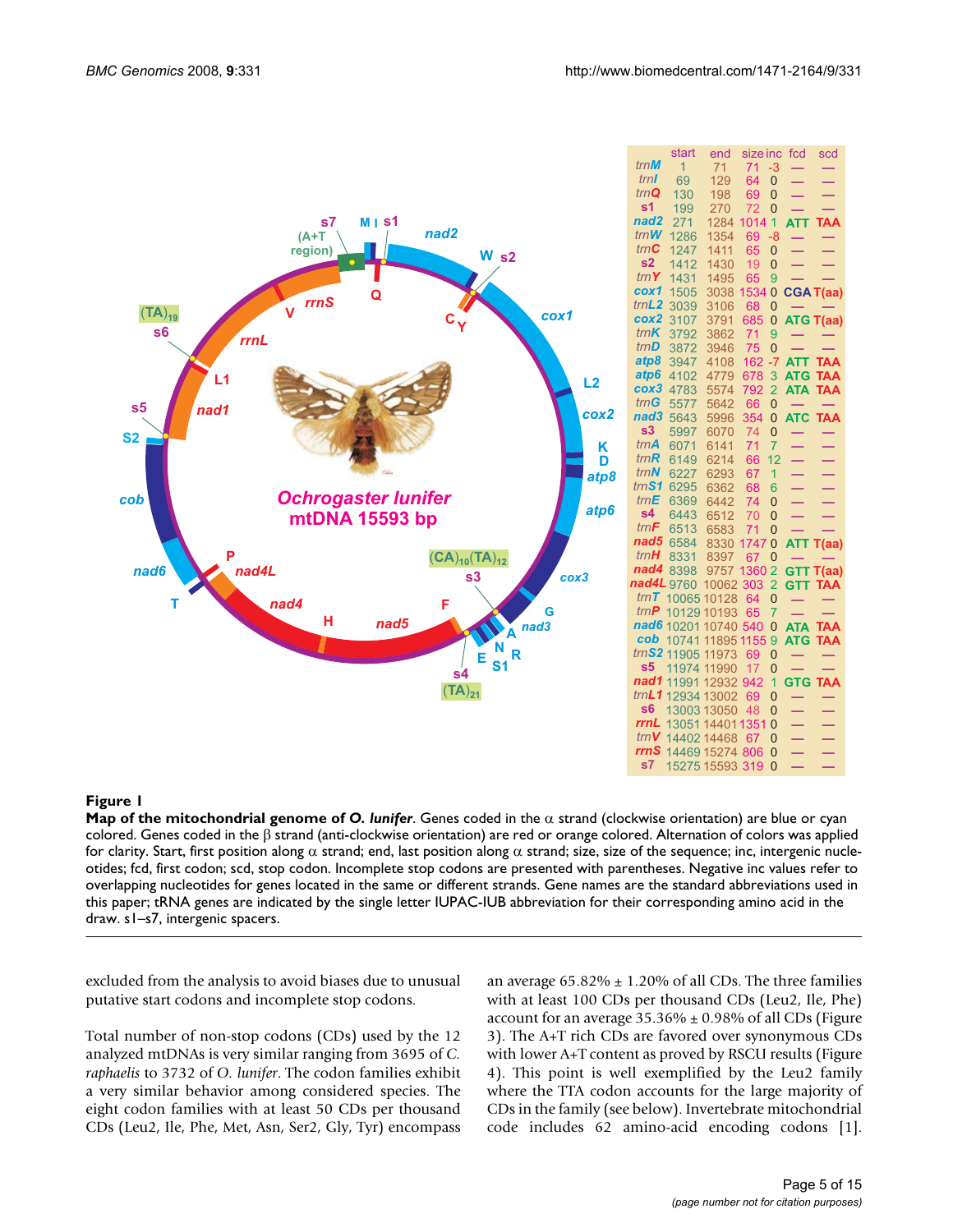

**A-skew vs. A+T% and G-skew vs. G+C% in the Pteryogota mtDNAs**. Values were calculated on α strands for full lengh mtDNA genomes. The X axis provides the skews values, while the Y axis provides the A+T/G+C values. Named of species are colored according to their taxonomic placement at Order level (see Table 1).

Among the 12 analyzed genomes the total number of used codons results to be directly linked to the A+T content. The *C. raphaelis* mtDNA, having the highest A+T% content (see Figure 2) uses 52 codons, and never utilized the 10 G+C rich codons listed in Figure 2. Conversely, *O.*

*lunifer* mtDNA, characterized by the lowest A+T% among considered lepidopteran genomes, uses all 62 codons. Differences in the number of used CDs are present between species of the same genus (e.g. *B. mandarina* vs. *B. mori*) even if the discrepancies appear circumscribed to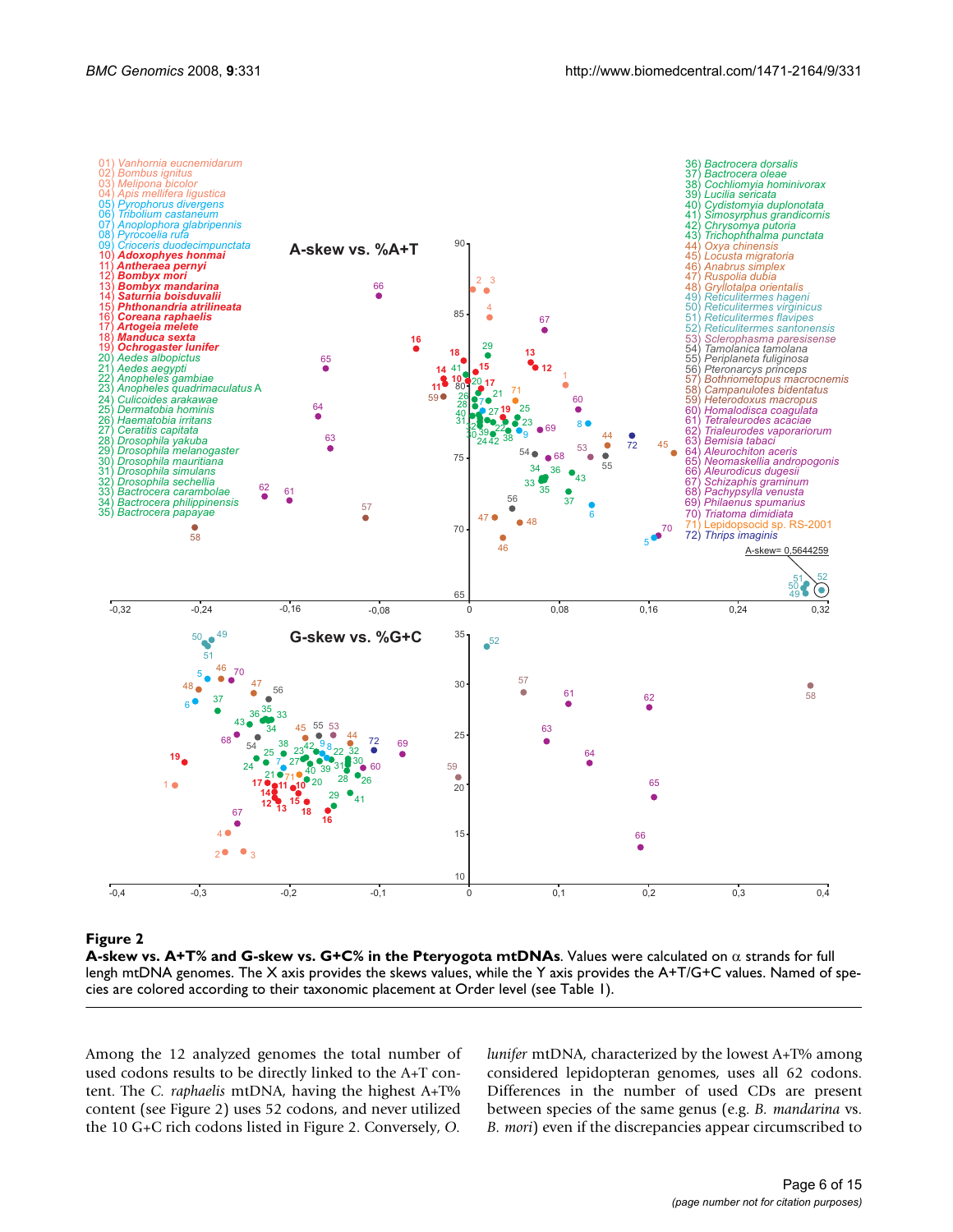

**Codon distribution in lepidopteran mtDNAs**. Numbers to the left refer to the total number of codon. CDspT, codons per thousands codons. Codon Families are provided on the x axis.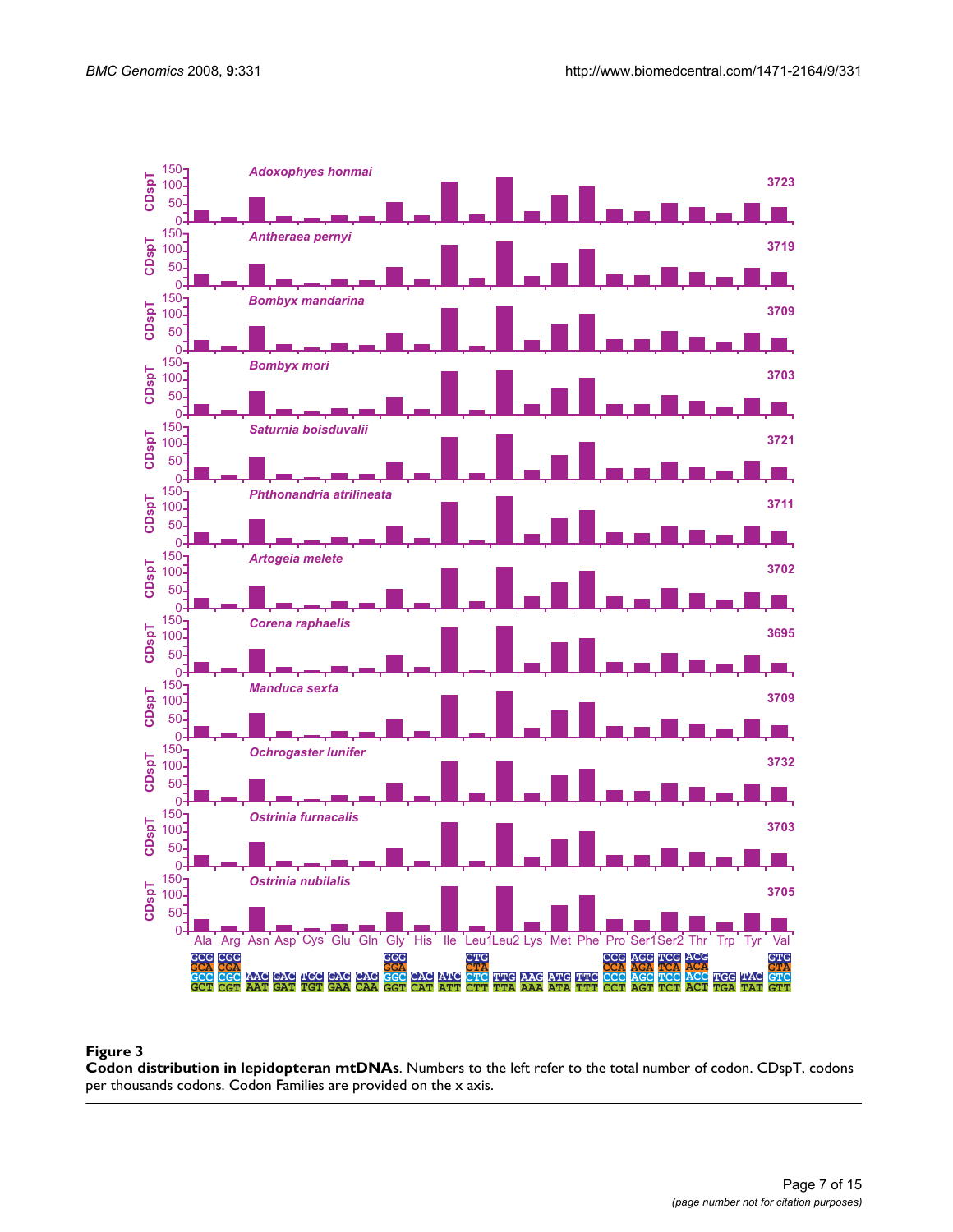

**Relative Synonymous Codon Usage (RSCU) in lepidopteran mtDNAs**. Codon Families are provided on the x axis. Red-colored codon, codon not present in the genome. Codon Families are provided on the x axis.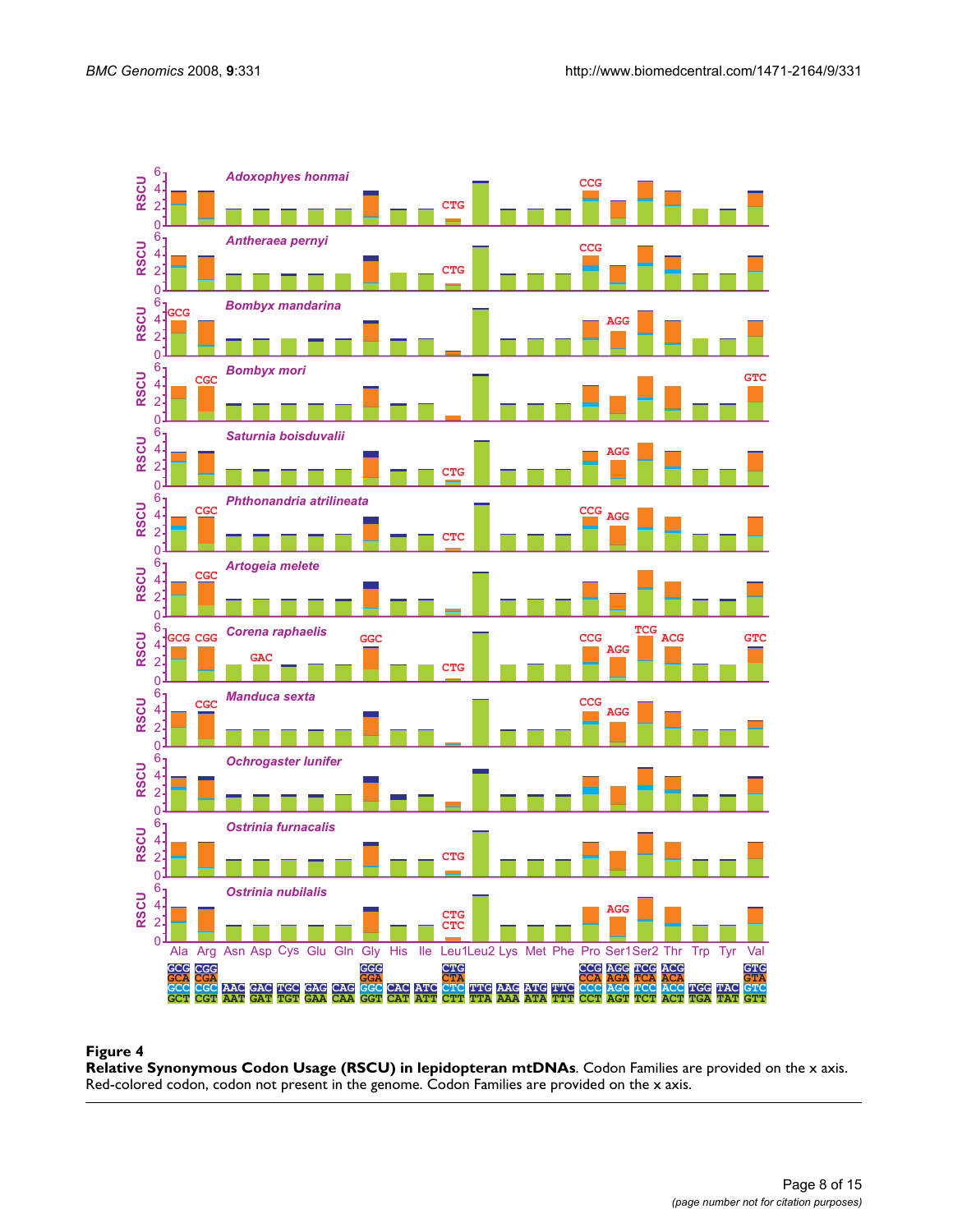

**Scatter plot graphic of MILC vs. ENC calculated for PCGs of lepidopteran mtDNAs**. Dots correspond to average values calculated for different genes. PCGs on  $\alpha$ strand are blue-colored, PCGs on β strand are red colored. All pooled PCGs are presented as a green dot plot. Genes nomenclature as in main text.

G+C rich CDs with very limited use (e.g. GCG and CGC). The Leu1 (average =  $11.73 \pm 3.82\%$ ) and Leu2 (average =  $88.44 \pm 3.89\%$  codon families are very differently represented in lepidopteran PCGs while Ser1 (average = 34.95  $\pm$  3.67%) and Ser2 (average = 64.05  $\pm$  1.09%) exhibit a more balanced composition.

Four amino acid residues (Leu, Ile, Phe and Ser) account for more than 44.50% (average =  $45.68 \pm 0.58$ %) of all residues forming the 13 mitochondrial proteins. The Leu and Ile amino acids share hydrophobic lateral chains, Phe is also hydrophobic and Ser exhibits an aliphatic behavior [20] thus their massive presence is striking but not surprising for membrane proteins.

Codon usage by single PCGs was investigated by calculating the two indices ENC (Effective number of codon used) [21] and MILC (Measure Independent of Length and Composition) [22]. Both indices, based on different approaches [21,22] provide a measure of codon variability of PCGs. The ENC and MILC estimate the codon variability in a way that allows comparison among sequences having different lengths as is the case of various PCGs.

Genes exhibiting a higher diversity in codon usage have generally a higher number of variable sites, a prerequisite to be potential phylogenetic markers. Thus the use of ENC and MILC scores, according to the new approach presented in this paper, is a way to study PCG sequences variability on a codon perspective. The best scores of both indices should allow to identify the more diverse PCGs in a approach complementary to the usual method based on evolutionary distances among orthologous sequences (e.g. [\[8\]](#page-13-1)). The assessment of genetic variability is an interesting point. Indeed some PCGs are standard marker for species recognition [23] or have been extensively used as phylogenetic markers in Lepidoptera while others have received so far limited or no attention. Understanding the genetic diversity of each PCG is a prerequisite to determine its phylogenetic usefulness. The ENC and MILC values were calculated for all PCGs but *atp8* that contains too a few codons to get reliable ENC/MILC estimations [22]. Calculations were extended also to all 13 PCGs pooled as well as to the pooled PCGs belonging to  $α$  and  $β$  strands respectively. The scatter plot analysis is provided in Figure 5. As expected the greatest diversity in codon usage is found when all codons are considered. Good codon diversity is found also when all PCGs of  $\alpha$  or  $\beta$  strands are considered. More interesting is the behavior of single genes. In this latter case sequences well established as phylogenetic markers (i.e. *cox1*, *cob*, *nad5*, and *cox2*) are intermixed with PCGs poorly or not considered by researchers (e.g. *cox3*, *nad4*, *nad1*, *nad2*). Our results suggest that the neglected PCGs should be considered as potential markers thus extending the number of mtDNA PCGs sampled for population as well as phylogenetic markers. Findings, based on codon diversity, must be integrated with direct comparisons of sequences [[8](#page-13-1)] that allow to better define the optimal task that each gene can perform i.e. to be used at low taxonomic level or at high taxonomic level.

#### *Transfer and ribosomal RNA genes*

*Ochrogaster* genome has the characteristic 22 tRNAs set (Figure 6) present in most of animal mtDNAs [1]. All tRNAs present the typical clover leaf secondary structure but *trnS1* lacks the DHU stem. This feature is shared with the *C. raphaelis* mtDNA [\[6\]](#page-13-4) but is not a general feature of lepidopteran mtDNA as proved by *A. honmai* that has all tRNAs with a complete clover leaf structure [[7](#page-13-3)]. In general, the lack of DHU arm in *trnS1* is a common condition in metazoan mtDNAs [24].

The *trnA*, *trnD*, *trnG*, *trnK*, *trnL1*, *trnL2*, *trnQ*, and *trnS2* of *Ochrogaster* mtDNA show mismatches in their stems. Mismatches are located mostly in the acceptor and anticodon stems with a single exception represented by *trnD* that exhibits the mismatch on the TΨC stem. Mismatches on tRNA stems are known also for the *trnA*, *trnL1*, *trnL2*, and *trnQ*, of *C. raphaelis* [[6](#page-13-4)]. Mismatches observed in tRNAs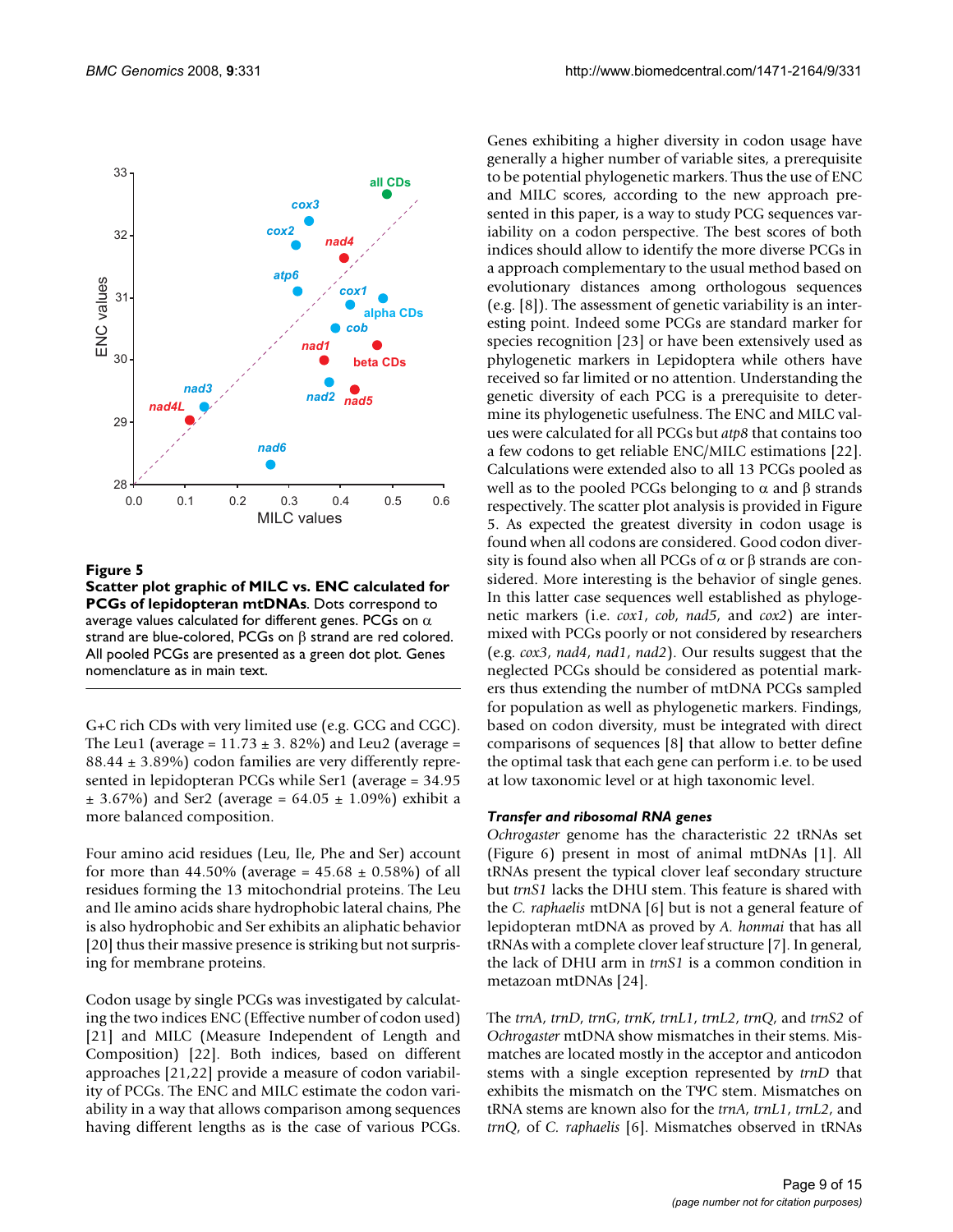

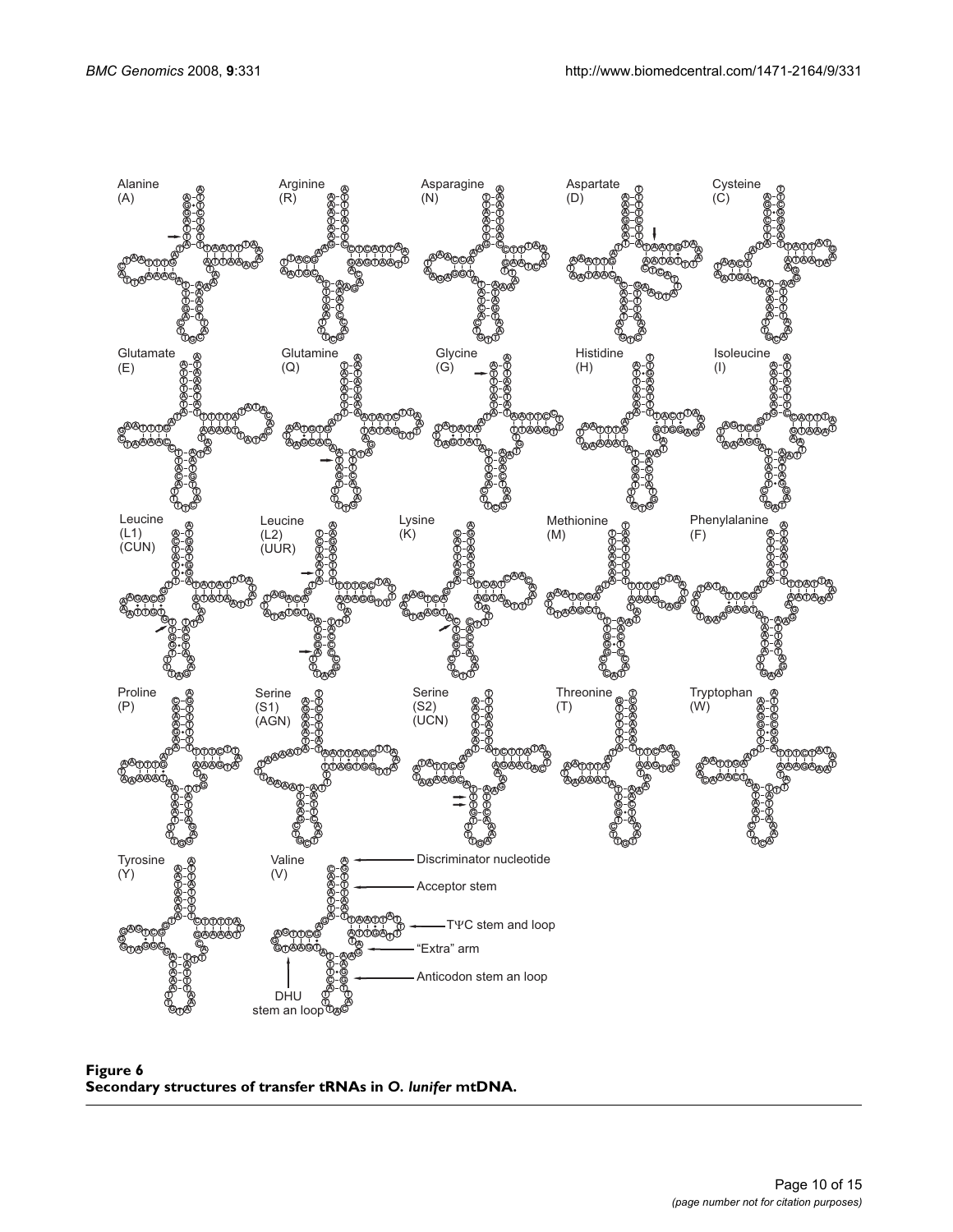are corrected through RNA-editing mechanisms that are well known for arthropod mtDNA [e.g. [24]].

Preliminary analysis performed on *rrnL* and *rrnS* of *O. lunifer* revealed that these genes are capable of folding into structures (data not shown) similar to those already produced for lepidopteran mitochondrial ribosomal subunits [[8](#page-13-1),25,26]. Further studies, that extend the taxon sampling, are currently in progress in our lab to better define *rrnL* and *rrnS* structures within the Thaumetopoeinae subfamily that includes also *O. lunifer*.

## *Non coding regions*

The mtDNA genome of *O. lunifer* contains 7 intergenic spacers (s1–s7) spanning at least 15 bp (Figures 1 and 7). The features of s1–s7 spacers are presented below with reference to the  $\alpha$  strand for orientation and sequence motifs description.

The s1 spacer, located between *trnQ* and *nad2*, appears to be the result of a duplicated segment (Figure 7). The s1 spacer is present in all 12 lepidopteran mtDNAs so far sequenced while it is absent in other insects [\[8](#page-13-1)]. While the genomic location is constant the sequence divergence is high among species [\[8\]](#page-13-1). Further investigation with a broad taxon sampling within the Lepidoptera is necessary to assess if the s1 spacer is a constant molecular signature of lepidopteran mtDNA.

The s2 spacer, placed between *trnC* and *trnY*, derives from the triplication of a six nucleotides motif with minor changes (Figure 7). An 11 bp spacer between *trnC* and *trnY* is found also in the mtDNA of *A. melete* and shares the ACAATT motif with the s2 spacer of *O. lunifer*. Because no other known lepidopteran mtDNA exhibits such a spacer its presence in *A. melete* and *O. lunifer* has to be interpreted as the result of independent events.

Spacer s3, located between *nad3* and *trnA*, exhibits a partial duplicated segment and a poly-T motif within the first 30 nt. The second half of s3 spacer is characterized by two microsatellite repeats  $(CA)_{10}(TA)_{12}$ . Spacers having the same genomic location, and containing TA microsatellites are found also in *B. mori* and *B. mandarina* mtDNA genomes.

Spacer s4, inserted between *trnE* and *trnF*, contains a 5' microsatellite  $(TA)_{23}$ , while the 3' half seems to be the triplication of a 10 nucleotides motif with some changes (Figure 7). A spacer characterized by a different motif  $(TATTA)_{31}$ , but having the same genomic placement, is found in the *A. honmai* mtDNA genome.

The spacer s5, located between *trnS2* and *nad1*, contains the ATACTAA motif which is conserved across the Lepidoptera order [[8](#page-13-1)]. This motif is possibly fundamental to site recognition by the transcription termination peptide (mtTERM protein) [2]. Spacer s5 is present in most insect mtDNAs even if the nucleotide sequence can be quite divergent [\[8\]](#page-13-1).

The s6 spacer is located between *trnS2* and -*rrnL* and exhibits a di-nucleotide microsatellite  $(TA)_{19}$  directly in contact with the 3' end of *rrnL* gene. To date spacer s6 is known only for the mtDNA of *O. lunifer*.

The s7 spacer coincides with the A+T region. Several features common to the Lepidoptera A+T region [\[8\]](#page-13-1) are present in the s7 spacer. The  $O_Rβ$  (origin of the β strand replication) is located 21 bp downstream from *rrnS* gene in *B. mori* [27]. It contains the motif ATAGA followed by an 18 bp poly-T stretch. A very similar pattern occurs in *O. lunifer* where the ATAGA motif is located 17 bp downstream from *rnnS* gene and is followed by a 20 bp poly-T stretch (Figure 7). A microsatellite-like  $(AT)_{7}(TA)_{3}$  element preceded by the ATTTA motif is present in the 3' third of *O. lunifer* s7 spacer. The presence of a microsatellite preceded by the ATTA motif is also a feature found in the A+T regions of other Lepidoptera [[8](#page-13-1)]. Finally a 10 bp poly-A is present immediately upstream *trnM*. This poly-T (in the  $\beta$  strand) element is still a common feature of the A+T region in Lepidoptera [[8](#page-13-1),28]. No large repeated segments were detected in the A+T region of *O. lunifer*. This arrangement is consistent with other lepidopteran A+T regions while markedly contrasts with patterns observed in other insect orders [\[8,](#page-13-1)29].

Intergenic spacers containing repeated elements are scattered all over the lepidopteran mtDNAs while repeated elements are restricted mostly to the A+T region in other insects [[8](#page-13-1)]. Most parts of spacers of *O. lunifer* are made by repeated motifs. Predominance of repeated elements suggest that mtDNA expansion can be achieved through a miss-pairing duplication mechanism, i.e. DNA slippage, during genome replication. Several intergenic spacers are restricted to a single butterfly/moth species and have not counterparts even within Lepidoptera. Thus it is plausible to suggest that spacers production occurs independently and recursively within Lepidoptera. It remains unknown while this feature is so prominent in moths and butterflies and apparently limited, reduced or absent in other insect mtDNAs sequenced to date. This behavior requires further investigation provided that mtDNA intergenic spacers are found in non-insect Arthropoda as well as other animal phyla [e.g. [18,30]].

## **Conclusion**

The mitochondrial genome of *O. lunifer* is the first sequenced mtDNA for a representative of the Noctuoidea a superfamily that includes about 40% of all described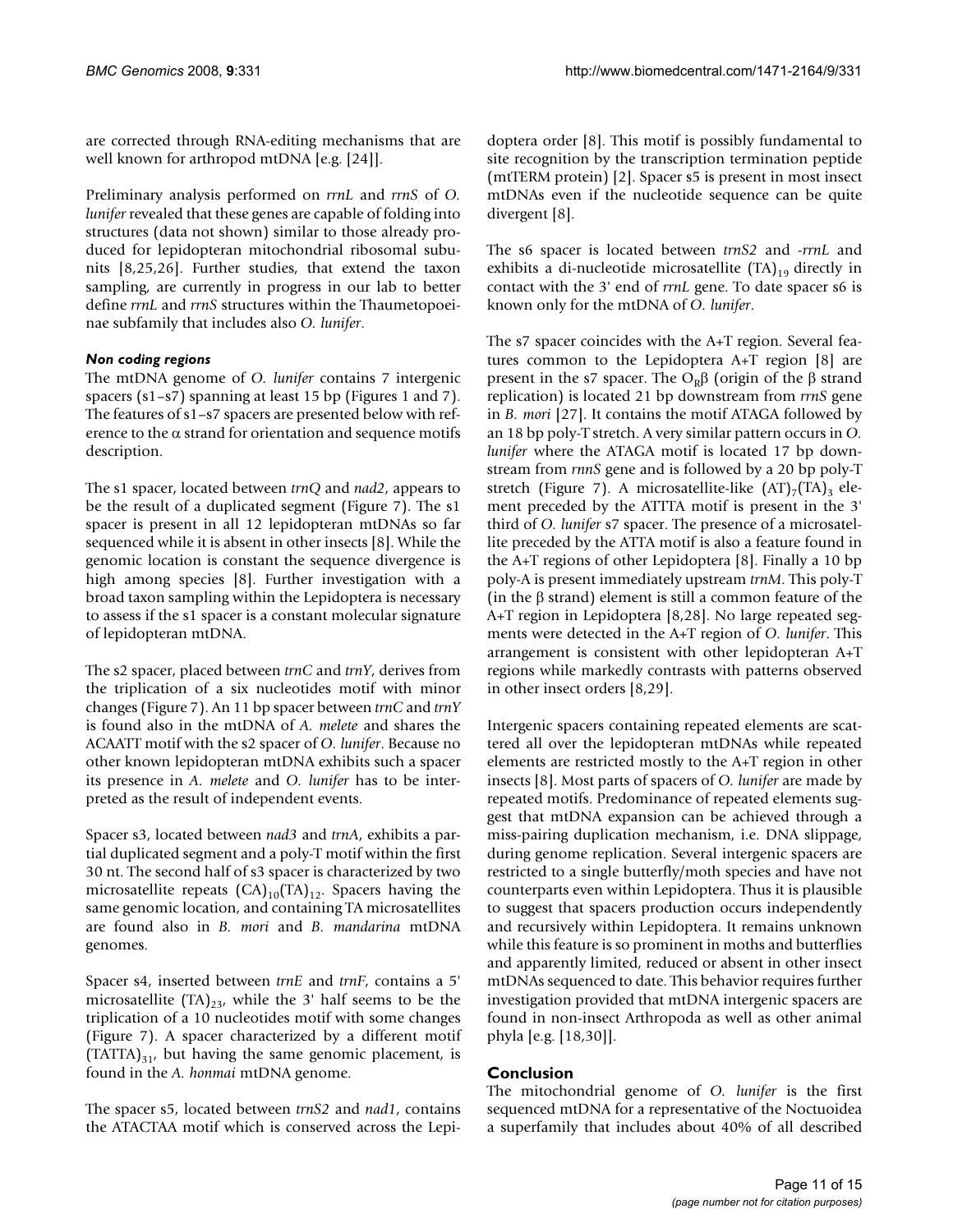



lepidopteran species. The newly determined genome shares the gene order, the presence of intergenic spacers, and other features with previously known lepidopteran genomes. The placement of *trnM* immediately after the A+T region results to be an exclusive molecular signature of all lepidopteran mtDNAs sequenced to date. Further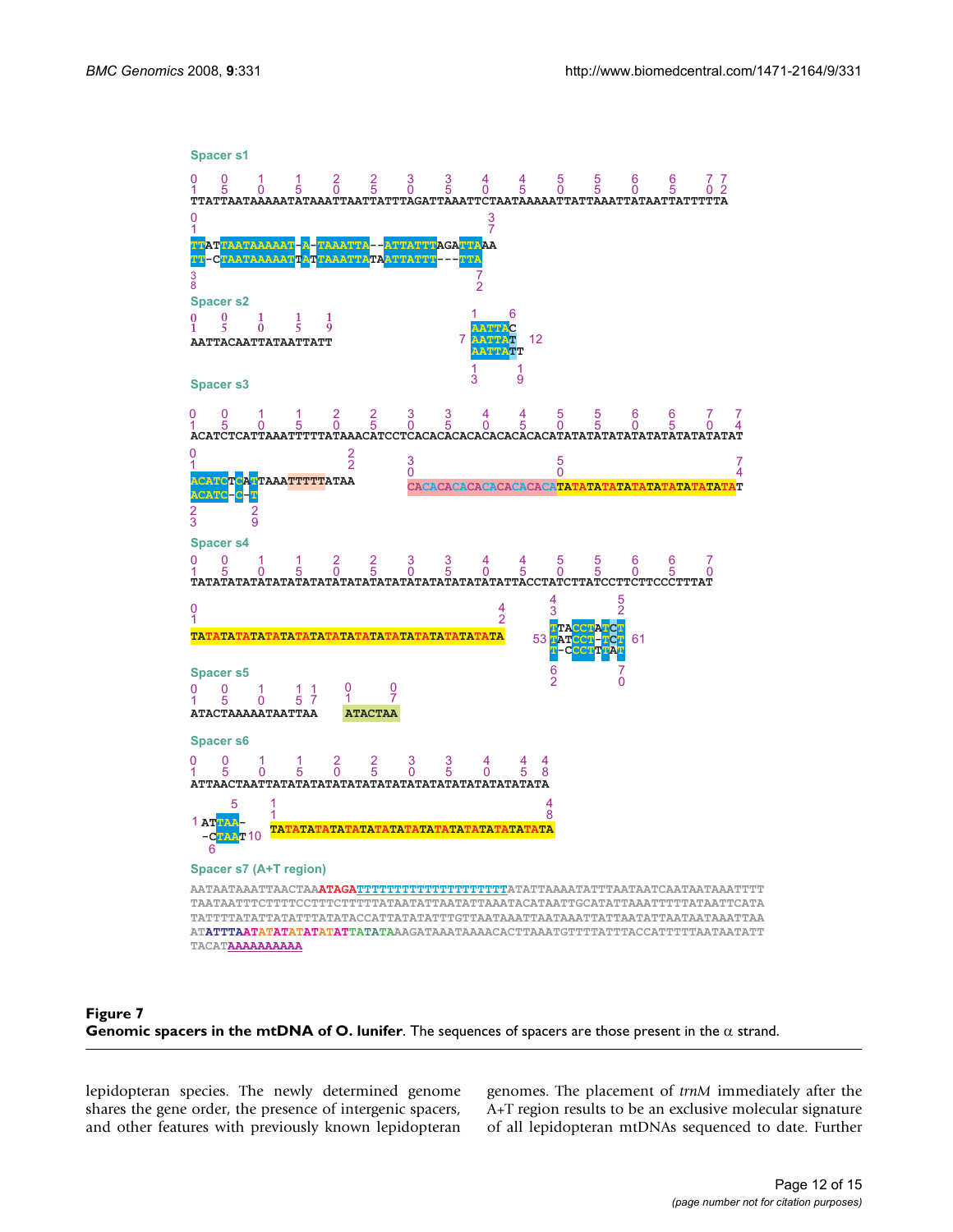genome sequencing will establish if this feature characterizes the whole order Lepidoptera. The mtDNA of *O. lunifer* exhibits a peculiar low A+T content and marked C-skew. Compared to other lepidopteran genomes it is less biased in synonymous codon usage. Comparative analysis on codon usage among lepidopteran mitochondrial genomes identified *atp6*, *cox1*, *cox2, cox3*, *cob*, *nad1*, *nad2, nad4*, and *nad5* as potential markers for phylogenetic and population genetic studies. Most of the genes listed above have been previously neglected for the tasks suggested here. The massive presence of repetitive elements in intergenic spacers of *O. lunifer* genome lead us to suggest an important role of DNA slippage as possible mechanism to produce spacers during replication.

## **Methods**

## *Sample origin and DNA extraction*

An ethanol-preserved larva specimen of *Ochrogaster lunifer* collected in Australia (Suburb of Kenmore, Queensland, 25th February 2005) by Myron P. Zalucki (University of Queensland) was used as starting material for this study. Total DNA was extracted by applying a salting-out protocol [31]. Quality of DNA was assessed through electrophoresis in a 1% agarose gel and staining with ethidium bromide.

#### *PCR amplification and sequencing of* **Ochogaster lunifer**  *mtDNA*

PCR amplification was performed using a mix of insect universal primers [32,33] and primers specifically designed on the *O. lunifer* sequences. For a full list of successful primers as well as PCR conditions see Additional file 1. The PCR products were visualized in electrophoresis in a 1% agarose gel and staining with ethidium bromide. Each PCR product represented by a single electrophoretic band was purified with the ExoSAP-IT kit (Amersham Biosciences) and directly sequenced. Sequencing of both strands was performed at the BMR Genomics service (Padova, Italy) on automated DNA sequencers mostly employing the primers used for PCR amplification.

#### *Sequence assembly and annotation*

The mtDNA final consensus sequence was assembled using the SeqMan II program from the Lasergene software package (DNAStar, Madison, WI). Genes and strands nomenclature used in this paper follows Negrisolo et al. [18].

Sequence analysis was performed as follows. Initially the mtDNA sequence was translated into putative proteins using the Transeq program available at the EBI web site. The true identity of these polypeptides was established using the BLAST program [34,35] available at the NCBI web site. Gene boundaries were determined as follows. The 5' ends of PEGs were inferred to be at the first legitimate in-frame start codon (ATN, GTG, TTG, GTT; [17]) in the open reading frame (ORF) that was not located within the upstream gene encoded on the same strand. The only exception was *atp6*, which has been previously demonstrated to overlap with its upstream gene *atp8* in many mtDNAs [17]. The PCG terminus was inferred to be at the first in-frame stop codon encountered. When the stop codon was located within the sequence of a downstream gene encoded on the same strand, a truncated stop codon (T or TA) adjacent to the beginning of the downstream gene was designated as the termination codon. This codon was thought to be completed by polyadenylation to a complete TAA stop codon after transcript processing. Finally pair-wise comparisons with orthologous proteins were performed with ClustalW program [36] to better define the limits of PCGs.

Irrespectively of the real initiation codon, a formyl-Met was assumed to be the starting amino acid for all the proteins as previously proved for other mitochondrial genomes [37,38].

The transfer RNA genes were identified using the tRNAscan-SE program [39] or recognized manually as sequences having the appropriate anticodon and capable of folding into the typical cloverleaf secondary structure [17].

The boundaries of the ribosomal *rrnL* gene were assumed to be delimited by the ends of the *trnV*-s6 pair. The 3' end of *rrnS* gene was assumed to be delimited by the start of *trnV* while the 5'end was determined through comparison with orthologous genes of other Lepidoptera so far sequenced.

## *Genomic analysis*

Nucleotide composition was calculated with the EditSeq program included in the Lasergene software package. The  $GC$ -skew =  $(G-C)/(G+C)$  and AT-skew =  $(A-T)/(A+T)$  were used [12] to measure the base compositional difference between the different strands or between genes coded on the alternative strands. The Relative Synonymous Codon Usage (RSCU) values were calculated with MEGA 4 program [40].

The codon usage by analyzed genomes was investigated by calculating the two indices ENC (Effective Number of Codon used) [21] and MILC (Measure Independent of Length and Composition [22]. ENC and MILC values were calculated with the INCA 2.1 program [41].

## **Abbreviations**

mtDNA: mitochondrial DNA; *atp6* and *atp8*: ATP synthase subunits 6 and 8; *cob*: apocytochrome b; *cox1*-*3*: cytochrome c oxidase subunits 1–3; *nad1*-*6* and *nad4L*: NADH dehydrogenase subunits 1–6 and 4L; *rrnS* and *rrnL*: small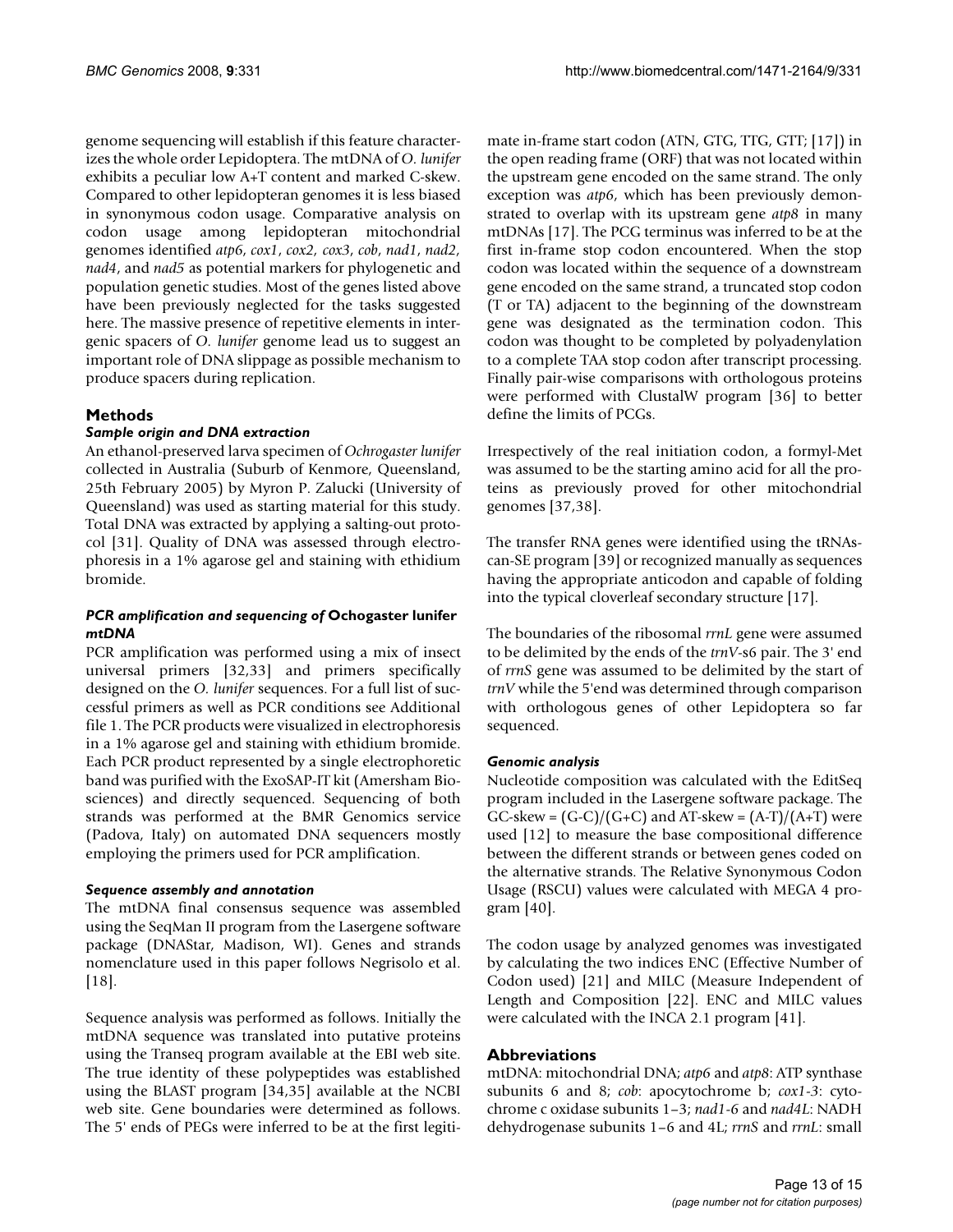and large subunit ribosomal RNA (rRNA) genes; *trnX*: transfer RNA (tRNA) genes, where X is the one-letter abbreviation of the corresponding amino acid; s1–s7: mitochondrial genomic spacers; A+T region: the putative control region; PCG: protein coding gene; RSCU: Relative Synonymous Codon Usage; ENC, MILC: Measure Independent of Length and Composition; aa: amino acids; nt: nucleotides; bp: base pairs.

#### **Authors' contributions**

PS and MS carried out the molecular experiments. AB and EN designed and coordinated all experiments. EN performed the genomic analyses. All authors contributed to the manuscript and then read and approved the final version.

## **Additional material**

#### **Additional file 1**

*Additional file 1. List of primers and PCR conditions used in the sequencing of* Ochogaster lunifer *mtDNA.*

Click here for file

[\[http://www.biomedcentral.com/content/supplementary/1471-](http://www.biomedcentral.com/content/supplementary/1471-2164-9-331-S1.pdf) 2164-9-331-S1.pdf]

## **Acknowledgements**

We express our sincere thanks to Myron P. Zalucki (School of Integrative Biology, University of Queensland, Brisbane, Australia) who kindly provided the specimen of *Ochrogaster lunifer* used in present study. We thank Filippo Calore (Albignasego, Padova, Italy) who painted the icon of *O. lunifer*  included in Figure 1, using as template a picture publically available at the CSIRO web site. Finally we thank two anonymous referees that provided very useful suggestions that helped to improve the manuscript.

#### **References**

- 1. Boore JL: **[Animal mitochondrial genomes.](http://www.ncbi.nlm.nih.gov/entrez/query.fcgi?cmd=Retrieve&db=PubMed&dopt=Abstract&list_uids=10101183)** *Nucleic Acids Res* 1999, **27:**1767-1780.
- 2. Taanman JW: **[The mitochondrial genome: structure, tran](http://www.ncbi.nlm.nih.gov/entrez/query.fcgi?cmd=Retrieve&db=PubMed&dopt=Abstract&list_uids=10076021)[scription, translation and replication.](http://www.ncbi.nlm.nih.gov/entrez/query.fcgi?cmd=Retrieve&db=PubMed&dopt=Abstract&list_uids=10076021)** *Biochim Biophys Acta* 1999, **1410:**103-123.
- 3. Resh VH, Cardé RG: **Insecta, Overview.** In *Encyclopedia of Insects* Edited by: Resh VH, CArdé RG. Academic Press, Burlington MA, USA; 2003:564-566. 1266pp.
- 4. Powell JA: **Lepidoptera (Moths, Butterflies).** In *Encyclopedia of Insects* Edited by: Resh VH, CArdé RG. Academic Press, Burlington MA, USA; 2003:631-663. 1266pp.
- 5. Yukuhiro K, Sezutsu H, Itoh M, Shimizu K, Banno Y: **Significant levels of sequence divergence and gene rearrangements have occurred between the mitochondrial genomes of the wild mulberry silkmoth,** *Bombyx mandarina* **and its close relative, the domesticated silkmoth,** *Bombyx mori***[.](http://www.ncbi.nlm.nih.gov/entrez/query.fcgi?cmd=Retrieve&db=PubMed&dopt=Abstract&list_uids=12140251)** *Mol Biol Evol* 2002, **19:**1385-1389.
- <span id="page-13-4"></span>Kim I, Lee EM, Seol KY, Yun EY, Lee YB, Hwang JS, Jin BR: The mito**chondrial genome of the Korean hairstreak,** *Coreana raphaelis* [\(Lepidoptera: Lycaenidae\).](http://www.ncbi.nlm.nih.gov/entrez/query.fcgi?cmd=Retrieve&db=PubMed&dopt=Abstract&list_uids=16640732) **15(2):**217-225.
- <span id="page-13-3"></span>7. Lee E-S, Shin KS, Kim M-S, Park H, Cho S, Kim C-B: **The mitochondrial genome of the smaller tea tortrix** *Adoxophyes honmai* **[\(Lepidoptera: Tortricidae\).](http://www.ncbi.nlm.nih.gov/entrez/query.fcgi?cmd=Retrieve&db=PubMed&dopt=Abstract&list_uids=16488090)** *Gene* 2006, **373:**52-57.
- <span id="page-13-1"></span>8. Cameron SL, Whiting MF: **The complete mitochondrial genome of the tobacco hornworm,** *Manduca sexta***[, \(Insecta: Lepidop](http://www.ncbi.nlm.nih.gov/entrez/query.fcgi?cmd=Retrieve&db=PubMed&dopt=Abstract&list_uids=18065166)[tera: Sphingidae\), and an examination of mitochondrial gene](http://www.ncbi.nlm.nih.gov/entrez/query.fcgi?cmd=Retrieve&db=PubMed&dopt=Abstract&list_uids=18065166)**

**[variability within butterflies and moths.](http://www.ncbi.nlm.nih.gov/entrez/query.fcgi?cmd=Retrieve&db=PubMed&dopt=Abstract&list_uids=18065166)** *Gene* 2008, **408:**112-123.

- <span id="page-13-0"></span>9. Hong MY, Lee EM, Jo YH, Park HC, Kim SR, Hwang JS, Jin BR, Kang PD, Kim KG, Han YS, Kim I: **Complete nucleotide sequence and organization of the mitogenome of the silk moth** *Caligula boisduvalii* **[\(Lepidoptera: Saturniidae\) and comparison with](http://www.ncbi.nlm.nih.gov/entrez/query.fcgi?cmd=Retrieve&db=PubMed&dopt=Abstract&list_uids=18337026) [other lepidopteran insects.](http://www.ncbi.nlm.nih.gov/entrez/query.fcgi?cmd=Retrieve&db=PubMed&dopt=Abstract&list_uids=18337026)** *Gene* 2008, **413:**49-57.
- 10. Coates BS, Sumerford DV, Hellmich RL, Lewis LC: **Partial mitochondrial genome sequences of** *Ostrinia nubilalis* **and** *Ostrinia furnicalis***[.](http://www.ncbi.nlm.nih.gov/entrez/query.fcgi?cmd=Retrieve&db=PubMed&dopt=Abstract&list_uids=15951845)** *Int J Biol Sci* 2005, **1:**13-18.
- 11. Taylor MFJ, McKechnie SW, Pierce N, Kreitman M: **[The lepidop](http://www.ncbi.nlm.nih.gov/entrez/query.fcgi?cmd=Retrieve&db=PubMed&dopt=Abstract&list_uids=8277854)[teran mitochondrial control region: structure and evolution.](http://www.ncbi.nlm.nih.gov/entrez/query.fcgi?cmd=Retrieve&db=PubMed&dopt=Abstract&list_uids=8277854)** *Mol Biol Evol* 1993, **10:**1259-1272.
- 12. Perna NT, Kocher TD: **[Patterns of nucleotide composition at](http://www.ncbi.nlm.nih.gov/entrez/query.fcgi?cmd=Retrieve&db=PubMed&dopt=Abstract&list_uids=7563121) [fourfold degenerate sites of animal mitochondrial genomes.](http://www.ncbi.nlm.nih.gov/entrez/query.fcgi?cmd=Retrieve&db=PubMed&dopt=Abstract&list_uids=7563121)** *J Mol Evol* 1995, **41:**353-358.
- 13. Cameron SL, Whiting MF: **[Mitochondrial genomic comparisons](http://www.ncbi.nlm.nih.gov/entrez/query.fcgi?cmd=Retrieve&db=PubMed&dopt=Abstract&list_uids=17546084) [of the subterranean termites from the genus Reticulitermes](http://www.ncbi.nlm.nih.gov/entrez/query.fcgi?cmd=Retrieve&db=PubMed&dopt=Abstract&list_uids=17546084) [\(Insecta: Isoptera: Rhinotermitidae\).](http://www.ncbi.nlm.nih.gov/entrez/query.fcgi?cmd=Retrieve&db=PubMed&dopt=Abstract&list_uids=17546084)** *Genome* 2007, **50:**188-202.
- 14. Thao ML, Baumann L, Baumann P: **[Organization of the mitochon](http://www.ncbi.nlm.nih.gov/entrez/query.fcgi?cmd=Retrieve&db=PubMed&dopt=Abstract&list_uids=15291971)[drial genomes of whiteflies, aphids, and psyllids \(Hemiptera,](http://www.ncbi.nlm.nih.gov/entrez/query.fcgi?cmd=Retrieve&db=PubMed&dopt=Abstract&list_uids=15291971) [Sternorrhyncha\).](http://www.ncbi.nlm.nih.gov/entrez/query.fcgi?cmd=Retrieve&db=PubMed&dopt=Abstract&list_uids=15291971)** *BMC Evolutionary Biology* 2004, **4:**25.
- 15. Covacin C, Shao R, Cameron S, Barker SC: **[Extraordinary number](http://www.ncbi.nlm.nih.gov/entrez/query.fcgi?cmd=Retrieve&db=PubMed&dopt=Abstract&list_uids=16469069) [of gene rearrangements in the mitochondrial genomes of](http://www.ncbi.nlm.nih.gov/entrez/query.fcgi?cmd=Retrieve&db=PubMed&dopt=Abstract&list_uids=16469069) [lice \(Phthiraptera: Insecta\).](http://www.ncbi.nlm.nih.gov/entrez/query.fcgi?cmd=Retrieve&db=PubMed&dopt=Abstract&list_uids=16469069)** *Insect Mol Biol* 2006, **15:**63-68.
- <span id="page-13-2"></span>16. Shao R, Campbell NJ, Barker SC: **Numerous gene rearrangements in the mitochondrial genome of the wallaby louse,** *Heterodoxus macropus* **[\(Phthiraptera\).](http://www.ncbi.nlm.nih.gov/entrez/query.fcgi?cmd=Retrieve&db=PubMed&dopt=Abstract&list_uids=11319269)** *Mol Biol Evol* 2001, **18:**858-865.
- 17. Wolstenholme DR: **[Animal mitochondrial DNA: structure and](http://www.ncbi.nlm.nih.gov/entrez/query.fcgi?cmd=Retrieve&db=PubMed&dopt=Abstract&list_uids=1452431) [evolution.](http://www.ncbi.nlm.nih.gov/entrez/query.fcgi?cmd=Retrieve&db=PubMed&dopt=Abstract&list_uids=1452431)** *Int Rev Cytol* 1992, **141:**173-216.
- 18. Negrisolo E, Minelli A, Valle G: **Extensive gene order rearrangement in the mitochondrial genome of the centipede** *Scutigera coleoptrata***[.](http://www.ncbi.nlm.nih.gov/entrez/query.fcgi?cmd=Retrieve&db=PubMed&dopt=Abstract&list_uids=15114420)** *J Mol Evol* 2004, **58:**413-423.
- 19. Sharp PM, Tuohy TMF, Mosurski KR: **[Codon usage in yeast: Clus](http://www.ncbi.nlm.nih.gov/entrez/query.fcgi?cmd=Retrieve&db=PubMed&dopt=Abstract&list_uids=3526280)[ter analysis clearly differentiates highly and lowly expressed](http://www.ncbi.nlm.nih.gov/entrez/query.fcgi?cmd=Retrieve&db=PubMed&dopt=Abstract&list_uids=3526280) [genes.](http://www.ncbi.nlm.nih.gov/entrez/query.fcgi?cmd=Retrieve&db=PubMed&dopt=Abstract&list_uids=3526280)** *Nucleic Acids Research* 1986, **14:**5125-5143.
- 20. Patthy L: **Protein evolution.** 2nd edition. Blackwell, London; 2008:374.
- 21. Wright F: **[The 'effective number of codons' used in a gene.](http://www.ncbi.nlm.nih.gov/entrez/query.fcgi?cmd=Retrieve&db=PubMed&dopt=Abstract&list_uids=2110097)** *Gene* 1990, **87:**23-29.
- 22. Supek F, Vlahovičekl K: **[Comparison of codon usage measures](http://www.ncbi.nlm.nih.gov/entrez/query.fcgi?cmd=Retrieve&db=PubMed&dopt=Abstract&list_uids=16029499) [and their applicability in prediction of microbial gene expres](http://www.ncbi.nlm.nih.gov/entrez/query.fcgi?cmd=Retrieve&db=PubMed&dopt=Abstract&list_uids=16029499)[sivity.](http://www.ncbi.nlm.nih.gov/entrez/query.fcgi?cmd=Retrieve&db=PubMed&dopt=Abstract&list_uids=16029499)** *BMC Bioinformatics* 2005, **6:**182.
- Hajibabaei M, Janzen DH, Burns JM, Hallwachs W, Hebert PDN: **[DNA barcodes distinguish species of tropical Lepidoptera.](http://www.ncbi.nlm.nih.gov/entrez/query.fcgi?cmd=Retrieve&db=PubMed&dopt=Abstract&list_uids=16418261)** *Proc Natl Acad Sci USA* 2006, **103:**968-971.
- 24. Lavrov DV, Brown WM, Boore JL: **A novel type of RNA editing occurs in the mitochondrial tRNAs of the centipede** *Lithobius forficatus***[.](http://www.ncbi.nlm.nih.gov/entrez/query.fcgi?cmd=Retrieve&db=PubMed&dopt=Abstract&list_uids=11095730)** *Proc Natl Acad Sci USA* 2000, **97:**13738-13742.
- 25. Niehuis O, Naumann CM, Misof B: **Identification of evolutionary conserved structural elements in the mt SSU Rrna of Zygaenoidea (Lepidoptera): a comparative sequence analysis.** *Org Divers Evol* 2006, **6:**17-32.
- 26. Niehuis O, Yen S-H, Naumann CM, Misof B: **[Higher phylogeny of](http://www.ncbi.nlm.nih.gov/entrez/query.fcgi?cmd=Retrieve&db=PubMed&dopt=Abstract&list_uids=16483803) [zygaenid moths \(Insecta: Lepidoptera\) inferred from](http://www.ncbi.nlm.nih.gov/entrez/query.fcgi?cmd=Retrieve&db=PubMed&dopt=Abstract&list_uids=16483803) nuclear and mitochondrial sequence data and the evolution [of larval cuticular cavities for chemical defence.](http://www.ncbi.nlm.nih.gov/entrez/query.fcgi?cmd=Retrieve&db=PubMed&dopt=Abstract&list_uids=16483803)** *Mol Phylogenet Evol* 2006, **39:**812-829.
- 27. Saito S, Tamura K, Aotsuka T: **[Replication origin of mitochon](http://www.ncbi.nlm.nih.gov/entrez/query.fcgi?cmd=Retrieve&db=PubMed&dopt=Abstract&list_uids=16118189)[drial DNA in insects.](http://www.ncbi.nlm.nih.gov/entrez/query.fcgi?cmd=Retrieve&db=PubMed&dopt=Abstract&list_uids=16118189)** *Genetics* 2005, **171:**1695-1705.
- 28. Vila M, Björklund M: **[The utility of the neglected mitochondrial](http://www.ncbi.nlm.nih.gov/entrez/query.fcgi?cmd=Retrieve&db=PubMed&dopt=Abstract&list_uids=15045483) [controlregion for evolutionary studies in Lepidoptera](http://www.ncbi.nlm.nih.gov/entrez/query.fcgi?cmd=Retrieve&db=PubMed&dopt=Abstract&list_uids=15045483) [\(Insecta\).](http://www.ncbi.nlm.nih.gov/entrez/query.fcgi?cmd=Retrieve&db=PubMed&dopt=Abstract&list_uids=15045483)** *J Mol Evol* 2004, **58:**280-290.
- 29. Zhang DX, Hweitt GM: **Insect mitochondrial control region: a review of its structure, evolution and usefulness in evolutionary studies.** *Biochem Syst Ecol* 1997, **25:**99-120.
- 30. Boore JL: **The complete sequence of the mitochondrial genome of** *Nautilus macromphalus* **[\(Mollusca: Cephalopoda\).](http://www.ncbi.nlm.nih.gov/entrez/query.fcgi?cmd=Retrieve&db=PubMed&dopt=Abstract&list_uids=16854241)** *BMC Genomics* 2006, **7:**182.
- Patwary MU, Kenchington EL, Bird CJ, Zouros E: The use of ran**dom amplified polymorphic DNA markers in genetic studies of the sea scallop** *Placopecten magellanicus* **(Gmelin, 1791).** *J Shellfish Res* 1994, **13:**547-553.